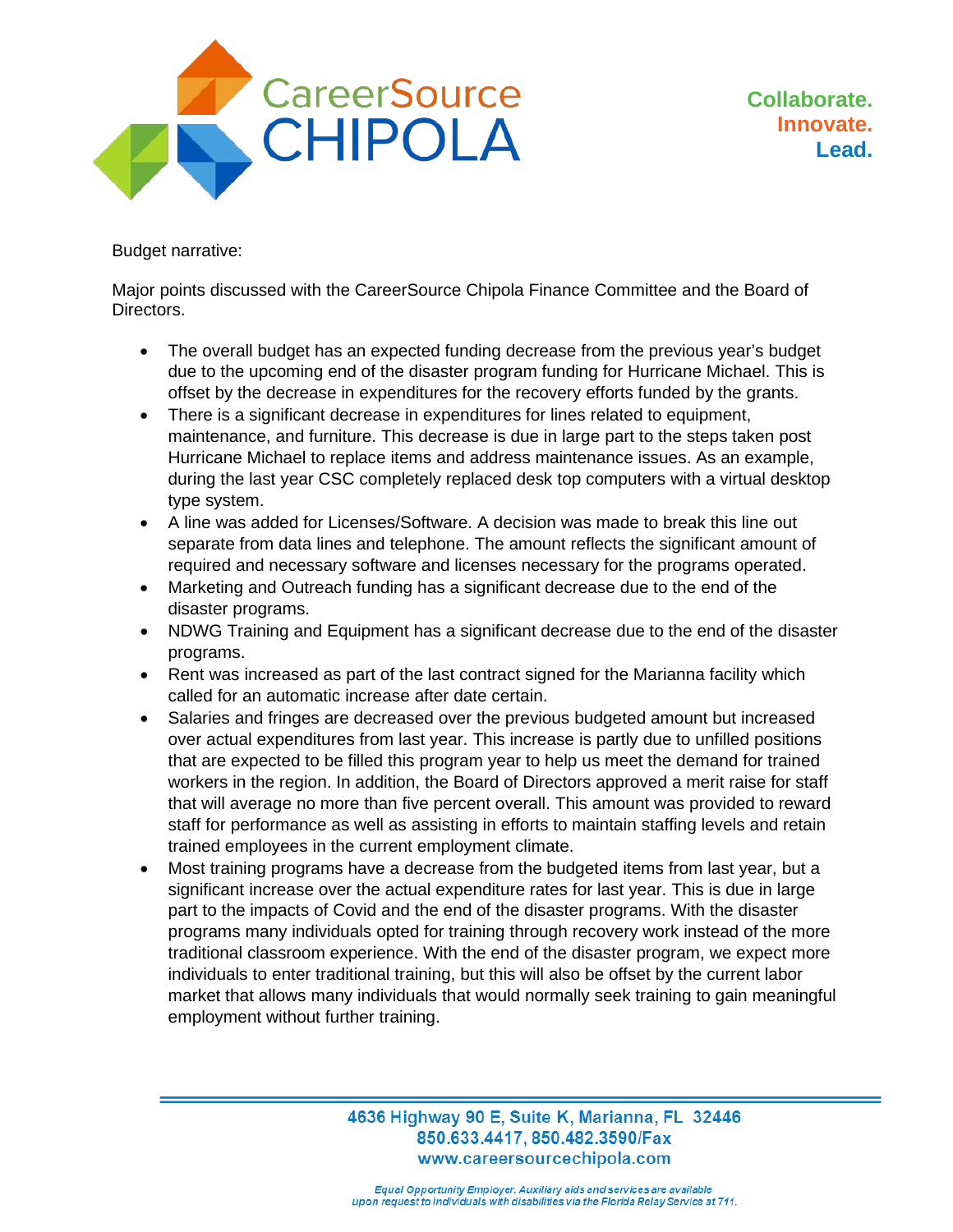| DRAFT BUDGET DOCUMENT SUBJECT TO APPROVAL |
|-------------------------------------------|
|-------------------------------------------|

|                                                | <b>Income</b> |                           | Carryover     |             |       |             |  |
|------------------------------------------------|---------------|---------------------------|---------------|-------------|-------|-------------|--|
| <b>Funding Source/Income</b>                   | <b>Amount</b> |                           | <b>Amount</b> |             | Total |             |  |
|                                                |               |                           |               |             | \$    |             |  |
|                                                |               |                           |               |             | \$    |             |  |
| <b>NDWG Funding- Sally</b>                     |               |                           | \$            | 160,434     | \$    | 160,434     |  |
| <b>NDWG Funding - Covid</b>                    | \$            | 200,000                   | \$            | 269,762     | \$    | 469,762     |  |
| <b>NDWG Funding - Michael</b>                  |               |                           |               | \$1,092,468 |       | \$1,092,468 |  |
| <b>Opportunity Florida Contract</b>            | \$            | 220,000                   |               |             | \$    | 220,000     |  |
| <b>Other Grants</b>                            | \$            | 111,934                   |               |             | \$    | 111,934     |  |
| <b>Reemployment Assistance</b>                 |               |                           |               |             | \$    |             |  |
| Reemployment Eligibility and Assessment        | \$            | 50,000                    | \$            | 10,966      | \$    | 60,966      |  |
| <b>Rural Initiatives</b>                       | \$            | 312,500                   |               |             | \$    | 312,500     |  |
| <b>SNAP</b>                                    |               |                           | \$            | 11,652      | \$    | 11,652      |  |
| Infrastructure Funding Agreement               | \$            | 10,728                    |               |             | \$    | 10,728      |  |
| Unrestricted Funds not otherwise catagorized   |               |                           |               |             | \$    |             |  |
| <b>Veteran's Services - DVOP</b>               | \$            | 43,844                    | \$            | 3,146       | \$    | 46,990      |  |
| <b>Veteran's Services - LVER</b>               | \$            | 50,689                    | \$            | 2,410       | \$    | 53,099      |  |
| <b>Wagner Peyser</b>                           | \$            | 103,054                   | \$            | 2,019       | \$    | 105,073     |  |
| <b>Wagner Peyser Incentives</b>                |               |                           |               |             | \$    |             |  |
| <b>Temporary Assistance to Needy Families</b>  | \$            | 330,279                   |               |             | \$    | 330,279     |  |
| <b>WIOA Adult</b>                              | \$            | 307,346                   | \$            | 306,497     | \$    | 613,843     |  |
| <b>WIOA Dislocated Worker</b>                  | \$            | 153,892                   | \$            | 168,819     | \$    | 322,711     |  |
| <b>WIOA Dislocated Worker Supplemental</b>     |               |                           |               |             | \$    |             |  |
| WIOA In-School Youth Special Grant             |               |                           | \$            | 268,304     | \$    | 268,304     |  |
| <b>WIOA Supplemental</b>                       |               |                           |               |             | \$    |             |  |
| <b>WIOA Youth</b>                              | \$            | 268,041                   | \$            | 270,332     | \$    | 538,373     |  |
| <b>WIOA Foundational Skills</b>                | \$            | 41,666                    |               |             | \$    | 41,666      |  |
| <b>WIOA Building Construction Tech</b>         |               |                           | \$            | 95,752      | \$    | 95,752      |  |
| <b>WIOA State Level- Rapid Response</b>        |               | \$111,934                 |               |             | \$    | 111,934     |  |
| <b>WIOA State Level-Performance Incentives</b> |               |                           | \$            | 34,940      | \$    | 34,940      |  |
|                                                |               | <b>Totals \$2,315,907</b> |               | \$2,697,501 |       | \$5,013,408 |  |